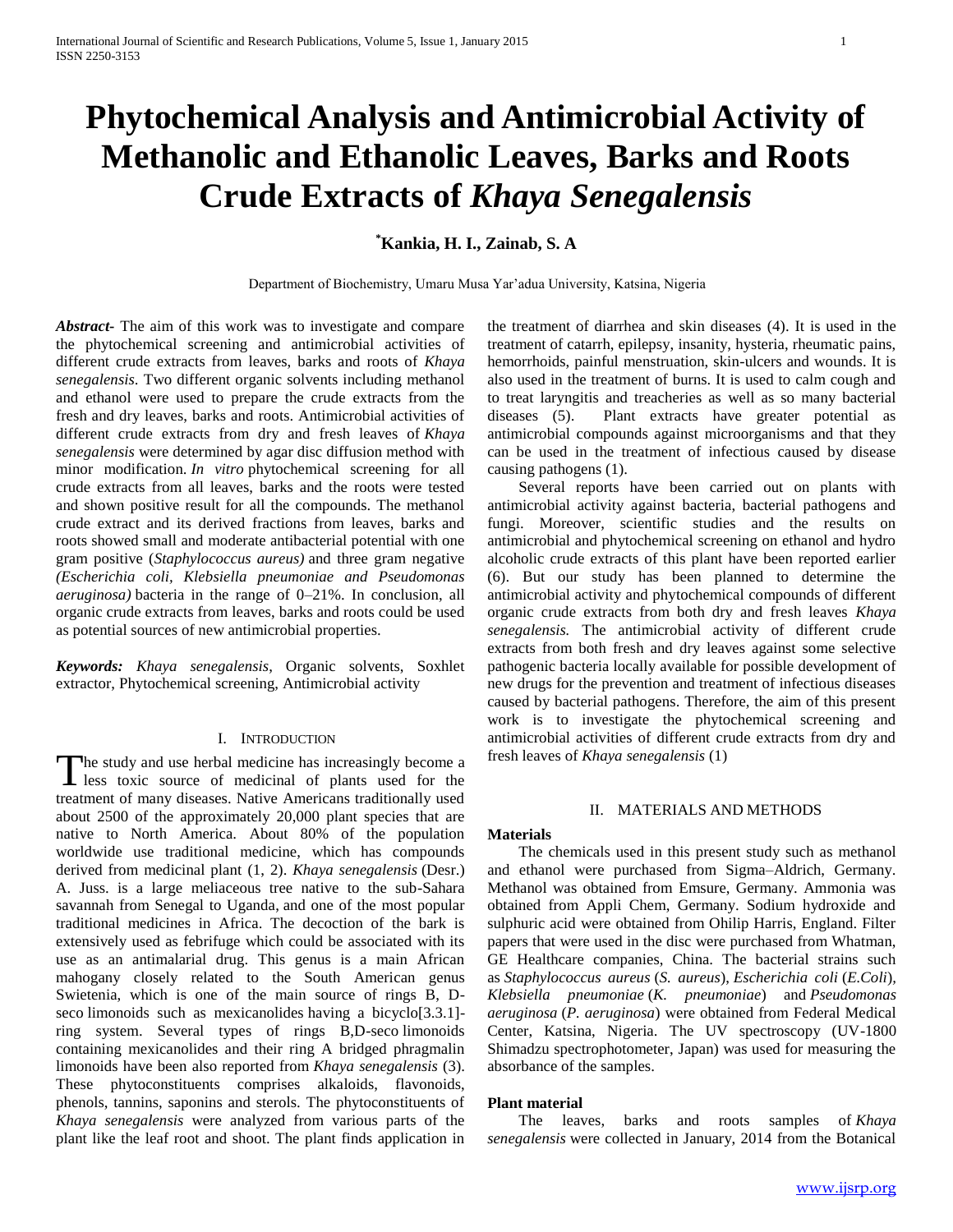garden of the Department of Biology, Umaru Musa Yar' adua University, Katsina, Nigeria and the species were identified at the herbarium unit of the same Department. The herbarium voucher specimen was deposited. The leaves, barks and the roots samples were immediately washed and some fresh parts were immediately soaked into the appropriate organic solvents in a separate containers and the remaining parts were shade-dried for four weeks to constant weights. The dried samples were pounded separately to fine powder using blender, and then stored individually in air-tight containers until the time of extraction.

#### **Extraction procedure for methanolic extract samples**

 The fresh parts of leaves, barks and roots that were soaked immediately after the plants samples were identified, were left into the methanol for 3 days, after then were filtered for further analysis. The dried leaves, barks and roots powder samples (150 g) were extracted each with methanol solvent (350 ml) in separate flask for 7 days using soxhlet extractor until complete extraction. After extraction, the sample was filtered with filter paper (Whatmann 41). The methanol solvent was evaporated using a rotary evaporator under pressure for 30 min resulting in a semi solid crude extracts (7.2 g, 8.9g and 10.6g). The dried methanol crude extracts (0.97 g, 1.03g, 1.6g) were transferred into test tube for antimicrobial and phytochemical screening.

#### **Extraction procedure for ethanolic extract samples**

 The fresh parts of leaves, barks and roots that were soaked immediately after the plants samples were identified, were left into the ethanol for 3 days, after then were filtered for further analysis The dried leaves, barks and roots powder samples (150 g) were extracted each with ethanol solvent (350 ml) in separate flask for 7 days using soxhlet extractor until complete extraction. After extraction, the sample was filtered with filter paper (Whatmann 41). The methanol solvent was evaporated using a rotary evaporator under pressure for 30 min resulting in a semi solid crude extracts (6.2 g, 5.9g and 6.6g). The dried methanol crude extracts (0.54 g, 0.43g, 0.83g) were transferred into test tube for antimicrobial and phytochemical screening.

#### **Preliminary phytochemicals screening**

 The stock solution was prepared from each of the crude extracts such as methanol and ethanol extracts (100 mg); and was dissolved in 10 ml of its own mother solvents. The obtained stock solutions were subjected to preliminary phytochemical screening.

#### **Test for alkaloids**

 The dry powder samples (1g) were taken in a test tube and an ammonia solution (3 ml) was added to it. They were allowed to stand for few minutes. Then chloroform (10 ml) was added to the test tube samples which was shaken and then filtered to remove the powder samples. The chloroform was evaporated using a water bath and Mayer's reagent (2 ml) was added. A cream colored precipitate was immediately produced which indicates the presence of alkaloids.

#### **Test for flavonoids**

 A few drops of diluted sodium hydroxide solution were added to the stock solution of *Khaya senegalensis* (0.5 ml). An intense yellow colour appeared in the plant crude extract, which became colorless upon the addition of a few drops of diluted H2SO<sup>4</sup> acid. This shows the presence of flavonoids.

#### **Test for saponins**

 The stock solution from each crude extracts of (0.5 ml) was diluted with distilled water (20 ml) and then the test tube was shaken by hand for 15 min. The formation of a foam layer on the top of the test tube showed the presence of saponins.

#### **Test for steroids**

 The powder samples of (1 g) were dissolved in chloroform (10 ml) and added concentrated sulphuric acid (1 ml) into the test tube by wall sides. The colour of the upper layer turned red and the sulphuric acid layer showed yellow with green fluorescence. This indicated the presence of steroids.

#### **Test for tannins**

 The stock crude extract solution (0.5 ml) was dissolved in chloroform (5 ml) and added acetic anhydride (1 ml). Finally sulphuric acid (1 ml) was added carefully to the solution along the wall sides of the vessel. A green colour was formed, showing the presence of tannins.

#### **Test for triterpenoids**

 The dry crude plant extract (5g) was dissolved in chloroform (2 ml) and then acetic anhydride (1 ml) was added to it. One millilitre of concentrated sulphuric acid was added to the solution. The formation of reddish violet colour shows the presence of triterpenoids.

#### **Antibacterial activity assay**

 The antibacterial potential test was carried out using the agar disc diffusion method. Negative controls were prepared by using the same solvents employed to dissolve the samples. Inhibition zones were measured and compared with the standard reference antibiotic amoxicillin. Each extract was subjected to serial dilution by using dimethyl sulphoxide (DMSO) as a solvent to give 2 mg/ml, 1 mg/ml, 0.5 mg/ml, and 0.25 mg/ml solutions. The concentration of amoxicillin standard used for this study was at 1 mg/ml. Each prepared concentration of the different extracts was tested for its antimicrobial activity against one gram (+) bacteria (*S. aureus*) and three gram (−) bacteria (*E. coli, K. pneumoniae* and *P. aeruginosa*) on nutrient agar plates using disc diffusion method. Whatman No. 1 sterile filter paper discs (6 mm diameter) were impregnated with methanol extracts or subfractions of *Khaya senegalensis* and placed on the inoculated agar. The concentration of amoxicillin standard used for this study was at 1 mg/ml. All the plates were incubated at 37 °C for 24 h. Evaluation of antibacterial activity was measured showing the diameter of the zones of inhibition against the tested bacteria. Each method in this experiment was replicated three times.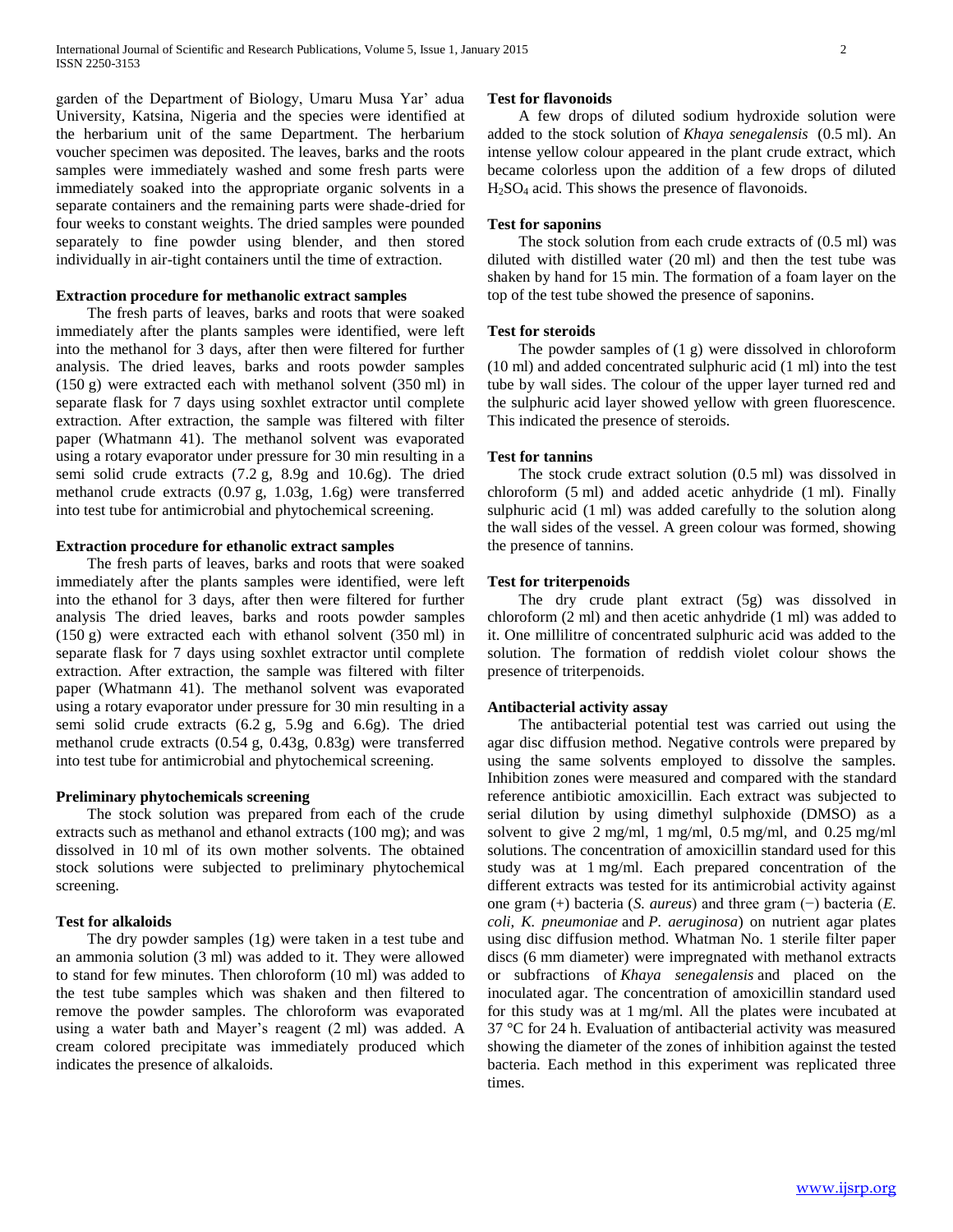#### III. RESULTS

### **Table 1: Phytochemical analysis of methanolic and ethanolic leaves, barks and roots extract of** *Khaya senegalensis*

| <b>Extracts</b> | Phytochemicals   |      |                 |                 |                |                          |  |  |  |  |  |
|-----------------|------------------|------|-----------------|-----------------|----------------|--------------------------|--|--|--|--|--|
|                 | <b>Alkaloids</b> |      | <b>Saponins</b> | <b>Steroids</b> | <b>Tannins</b> | <b>Triterpenoids</b>     |  |  |  |  |  |
| Methanolic      | $+++$            | $++$ | $+++$           | $+$             | $+++$          | $\overline{\phantom{a}}$ |  |  |  |  |  |
| leaves          |                  |      |                 |                 |                |                          |  |  |  |  |  |
| extract         |                  |      |                 |                 |                |                          |  |  |  |  |  |
|                 |                  |      |                 |                 |                |                          |  |  |  |  |  |
| Methanolic      | $++$             | $++$ | $+++$           | $+$             | $+$            | $+$                      |  |  |  |  |  |
| barks           |                  |      |                 |                 |                |                          |  |  |  |  |  |
| extract         |                  |      |                 |                 |                |                          |  |  |  |  |  |
|                 |                  |      |                 |                 |                |                          |  |  |  |  |  |
| Methanolic      | $+++$            | $++$ | $+$             | $++$            | $+++$          | $++$                     |  |  |  |  |  |
| roots           |                  |      |                 |                 |                |                          |  |  |  |  |  |
| extract         |                  |      |                 |                 |                |                          |  |  |  |  |  |
|                 |                  |      |                 |                 |                |                          |  |  |  |  |  |
| Ethanolic       | $+++$            | $++$ | $++$            | $+$             | $++$           | $\blacksquare$           |  |  |  |  |  |
| leaves          |                  |      |                 |                 |                |                          |  |  |  |  |  |
| extract         |                  |      |                 |                 |                |                          |  |  |  |  |  |
|                 |                  |      |                 |                 |                |                          |  |  |  |  |  |
| Ethanolic       | $++$             | $++$ | $+$             | $\blacksquare$  | $+$            | $++$                     |  |  |  |  |  |
| barks           |                  |      |                 |                 |                |                          |  |  |  |  |  |
| extract         |                  |      |                 |                 |                |                          |  |  |  |  |  |
| Ethanolic       | $+++$            | $++$ | $++$            | $\blacksquare$  | $+$            | $+$                      |  |  |  |  |  |
| roots           |                  |      |                 |                 |                |                          |  |  |  |  |  |
| extract         |                  |      |                 |                 |                |                          |  |  |  |  |  |

 $+++$  = High;  $++$  = Moderate;  $+=$  Low ;  $=$  Absence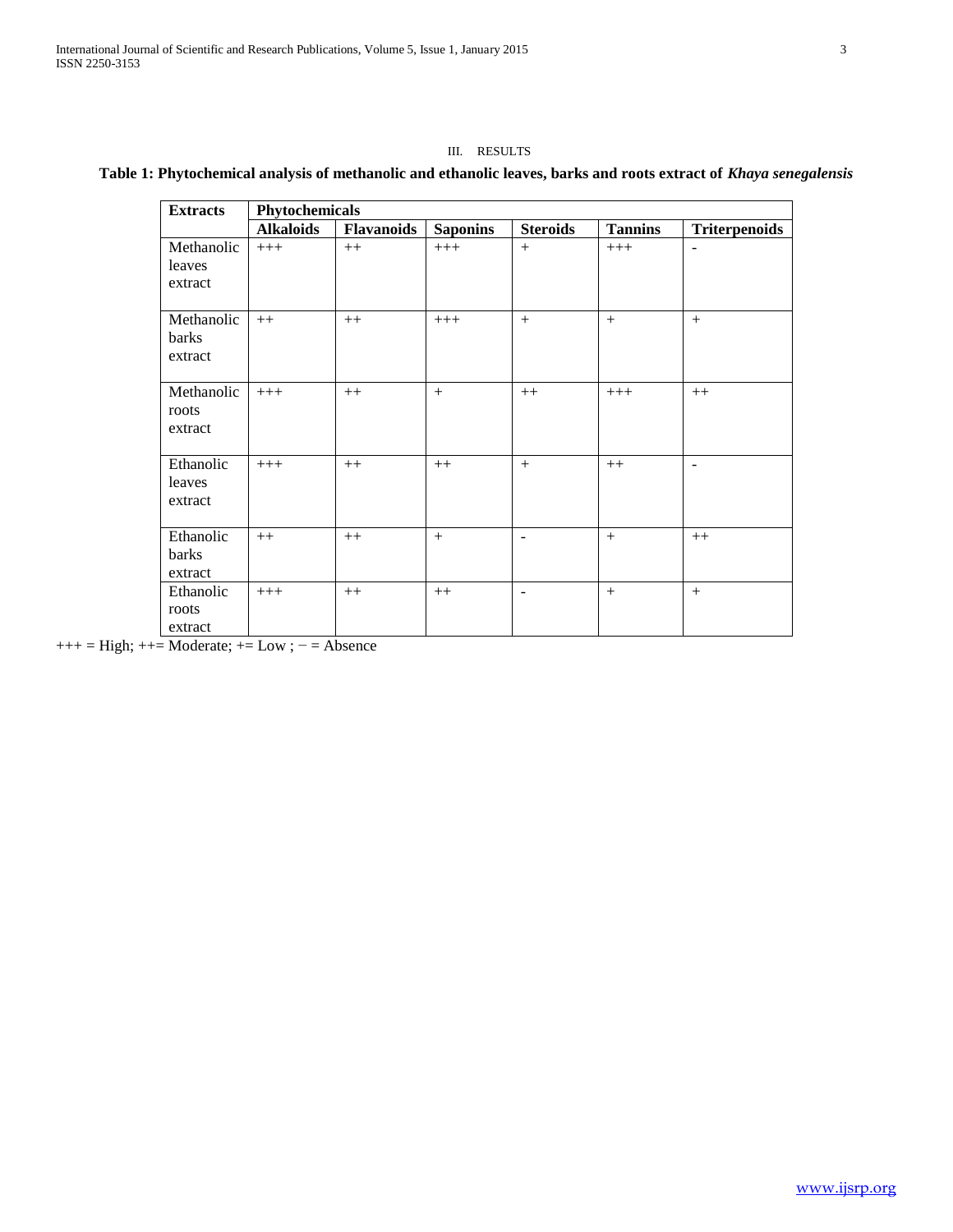| Crude<br>Extract                    | Concentration                    | E. coli <sup>a</sup> (mm)    |                         | S. aureus (mm)          |               | P. aeruginosa (mm)           |               | K.<br>pneumonia<br>(mm) |              |
|-------------------------------------|----------------------------------|------------------------------|-------------------------|-------------------------|---------------|------------------------------|---------------|-------------------------|--------------|
|                                     |                                  | Fresh                        | Dry                     | Fresh                   | Dry           | Fresh                        | Dry           | Fresh                   | Dry          |
|                                     |                                  | leaves                       | leaves                  | leaves                  | leaves        | leaves                       | leaves        | leaves                  | leaves       |
| Methanolic                          | $2$ mg/ml                        | $13 \pm 0.14$                | $10 \pm 0.30$           | $12 \pm 0.20$           | $8 \pm 0.33$  | $16 \pm 0.22$                | $6 \pm 0.17$  |                         | $7 \pm 0.29$ |
| leaves<br>extract                   |                                  |                              |                         |                         |               |                              |               |                         |              |
|                                     | $1$ mg/ml                        | $15 \pm 0.23$                | $10 \pm 0.44$           | $12 \pm 0.41$           | $11 \pm 0.14$ | $13 \pm 0.51$                | $8 \pm 0.41$  | $7 \pm 0.32$            | $7\pm0.27$   |
|                                     | $0.5$ mg/ml                      | $9 \pm 0.18$                 | $8 \pm 0.35$            | nd                      | $12 + .32$    | $12 \pm 0.27$                | $6 \pm 0.28$  | $8 \pm 0.18$            | $8\pm0.10$   |
|                                     | $0.25$ mg/ml                     | $8 \pm 0.44$                 | $8\pm0.28$              | $10 \pm 0.31$           | $7 \pm 0.32$  | $6 \pm 0.24$                 |               | $7 \pm 0.29$            | nd           |
|                                     | Standard                         | $30 \pm 0.22$                | $30\pm0.10$             | $26 \pm 0.13$           | $26\pm0.34$   | $7 \pm 0.54$                 | $7\pm0.23$    | $8 \pm 0.41$            | $8\pm0.28$   |
|                                     |                                  |                              |                         |                         |               |                              |               |                         |              |
| Methanolic<br>barks<br>extract      | $1$ mg/ml                        | $11\pm0.08$                  | $11 \pm 0.30$           | $11 \pm 0.16$           | $10 \pm 0.21$ | $13 \pm 0.22$                | $8 \pm 0.34$  | $7 \pm 0.54$            | $7 \pm 0.17$ |
|                                     | $0.5$ mg/ml                      | $9 \pm 0.23$                 | $7\pm0.25$              | $7\pm0.15$              | $8 \pm 0.31$  | $12 \pm 0.41$                | $6 \pm 0.24$  | Nd                      | nd           |
|                                     | $0.25$ mg/ml                     | $8 \pm 0.12$                 | $6 \pm 0.21$            | nd                      | nd            | $7\pm0.12$                   | $7\pm0.55$    | $9 \pm 0.20$            | $9 \pm 0.32$ |
|                                     | Standard                         | $\overline{30} \pm 0.11$     | $30 \pm 0.23$           | $20 \pm 0.52$           | $20 \pm 0.22$ | $7 \pm 0.41$                 | $7\pm0.56$    | $\frac{1}{7} \pm 0.29$  | $7\pm0.08$   |
|                                     | $2$ mg/ml                        | Nd                           | Nd                      | $9 \pm 0.51$            | nd            | $10 \pm 0.52$                | $8 \pm 0.21$  | $8 \pm 0.09$            | $8 \pm 0.09$ |
|                                     |                                  |                              |                         |                         |               |                              |               |                         |              |
| Methanolic<br>roots<br>extract      | $1$ mg/ml                        | $13 \pm 0.41$                | $\frac{11 \pm 0.25}{2}$ | $12 \pm 0.37$           | $16 \pm 0.32$ | $8 \pm 0.41$                 | $6 \pm 0.22$  | $\frac{1}{7}$ ± 0.22    | $7 \pm 0.22$ |
|                                     | $0.5$ mg/ml                      | $9 \pm 0.23$                 | $8 \pm 0.27$            | nd                      | nd            | $6 \pm 0.41$                 | $6 \pm 0.41$  | $7\pm0.12$              | $7 \pm 0.12$ |
|                                     | $0.25$ mg/ml                     | $8 \pm 0.30$                 | $8 \pm 0.37$            | $11\pm0.20$             | $8 \pm 0.26$  | nd                           | nd            | $7 \pm 0.45$            | $7 \pm 0.14$ |
|                                     | Standard                         | $30 \pm 0.31$                | $30 \pm 0.25$           | $8 \pm 0.45$            | $8 \pm 0.23$  | $8 \pm 0.41$                 | $8 \pm 0.59$  | $8\pm0.05$              | $8 \pm 0.15$ |
|                                     | $2$ mg/ml                        | $17 \pm 0.22$                | $7\pm0.23$              | $12 \pm 0.33$           | $6 \pm 0.34$  | $10\pm0.61$                  | $6 \pm 0.21$  | $7\pm0.17$              | $7\pm0.29$   |
| Ethanolic<br>leaves<br>extract      | $1$ mg/ml                        | $12 \pm 0.17$                | $7 \pm 0.28$            | $9 \pm 0.12$            | $7 \pm 0.34$  | $8 \pm 0.29$                 | $7 \pm 0.49$  | $8 \pm 0.23$            | $8 \pm 0.54$ |
|                                     | $0.5$ mg/ml                      | $9 \pm 0.20$                 | nd                      | $9 \pm 0.09$            | nd            | $8 \pm 0.37$                 | $8 \pm 0.18$  | $6\pm0.28$              | nd           |
|                                     | $0.25$ mg/ml                     | $9 \pm 0.55$                 | $9 \pm 0.39$            | $8 \pm 0.22$            | $8 \pm 0.12$  | $7\pm0.49$                   | $7 \pm 0.23$  | Nd                      | nd           |
|                                     | Standard                         | $10 \pm 0.22$                | $10 \pm 0.37$           | $7 \pm 0.61$            | $7 \pm 0.27$  | $8 \pm 0.12$                 | $8 \pm 0.34$  | $9 \pm 0.11$            | $9 \pm 0.19$ |
|                                     | $2$ mg/ml                        | $12 \pm 0.43$                | $6\pm0.33$              | $16 \pm 0.20$           | $12 \pm 0.21$ | $14 \pm 0.09$                | $6 \pm 0.10$  | $6 \pm 0.22$            | $6\pm0.10$   |
| Ethanolic<br>barks<br>extract       | $2$ mg/ml                        | $16 \pm 0.38$   $8 \pm 0.12$ |                         | $16 \pm 0.37$ 6 ± 0.44  |               | $17 \pm 0.08$   $8 \pm 0.17$ |               | $6 \pm 0.15$            | $6 \pm 0.39$ |
|                                     | $1$ mg/ml                        | $12 \pm 0.19$                | $6 \pm 0.44$            | $12 \pm 0.55$           | $6 \pm 0.31$  | $14 \pm 0.12$                | $8 \pm 0.23$  | $6 \pm 0.28$            | $6 \pm 0.43$ |
|                                     | $0.5$ mg/ml                      | $13 \pm 0.26$                | $7\pm0.33$              | $10 \pm 0.13$           | nd            | $8\pm0.71$                   | $8 \pm 0.12$  | $7 \pm 0.03$            | $7\pm0.33$   |
|                                     | $0.25 \overline{\mathrm{mg/ml}}$ | $8\pm0.13$                   | $8\pm0.56$              | $8\pm0.22$              | $8 \pm 0.34$  | $7 \pm 0.12$                 | $7\pm0.42$    | $8 \pm 0.61$            | $8 \pm 0.10$ |
|                                     | Standard                         | $10 \pm 0.22$                | $10 \pm 0.24$           | $7 \pm 0.33$            | nd            | $11\pm0.09$                  | $11 \pm 0.32$ | $7 \pm 0.13$            | $7\pm0.32$   |
|                                     |                                  |                              |                         |                         |               |                              |               |                         |              |
| Ethanolic<br>le<br>roots<br>extract | $2$ mg/ml                        | $10 \pm 0.19$                | $6 \pm 0.44$            | $12 \pm 0.55$           | $6 \pm 0.31$  | $14 \pm 0.12$                | $8\pm0.23$    | $6 \pm 0.28$            | $6 \pm 0.43$ |
|                                     | $1$ mg/ml                        | $11\pm0.20$                  | $9 \pm 0.23$            | $10 \pm 0.13$           | $7 \pm 0.33$  | $8\pm0.71$                   | $8\pm0.12$    | $7\pm0.03$              | $7 \pm 0.33$ |
|                                     | $0.5 \text{ mg/ml}$              | $9 \pm 0.11$                 | $8\pm0.56$              | $\overline{8} \pm 0.22$ | $8 \pm 0.34$  | $7\pm0.12$                   | $7\pm0.42$    | $8 \pm 0.61$            | $8 \pm 0.10$ |
|                                     | $0.25$ mg/ml                     | $8\pm0.22$                   | $10 \pm 0.24$           | $7\pm0.33$              | $10 \pm 0.45$ | $11\pm0.09$                  | $11 \pm 0.32$ | $7\pm0.13$              | $7 \pm 0.32$ |
|                                     | Standard                         | $10 \pm 0.29$                | $6 \pm 0.44$            | $12 \pm 0.55$           | $6 \pm 0.31$  | $14 \pm 0.12$                | $8 \pm 0.23$  | $6 \pm 0.28$            | $6 \pm 0.43$ |

## **Table 2: Antimicrobial activity of different crude extracts of** *Khaya seenegalensis* **against** *E. coli, P.aeruginosa, K. pneumoniae* **and** *S. aureus***.**

 $nd = Not detected$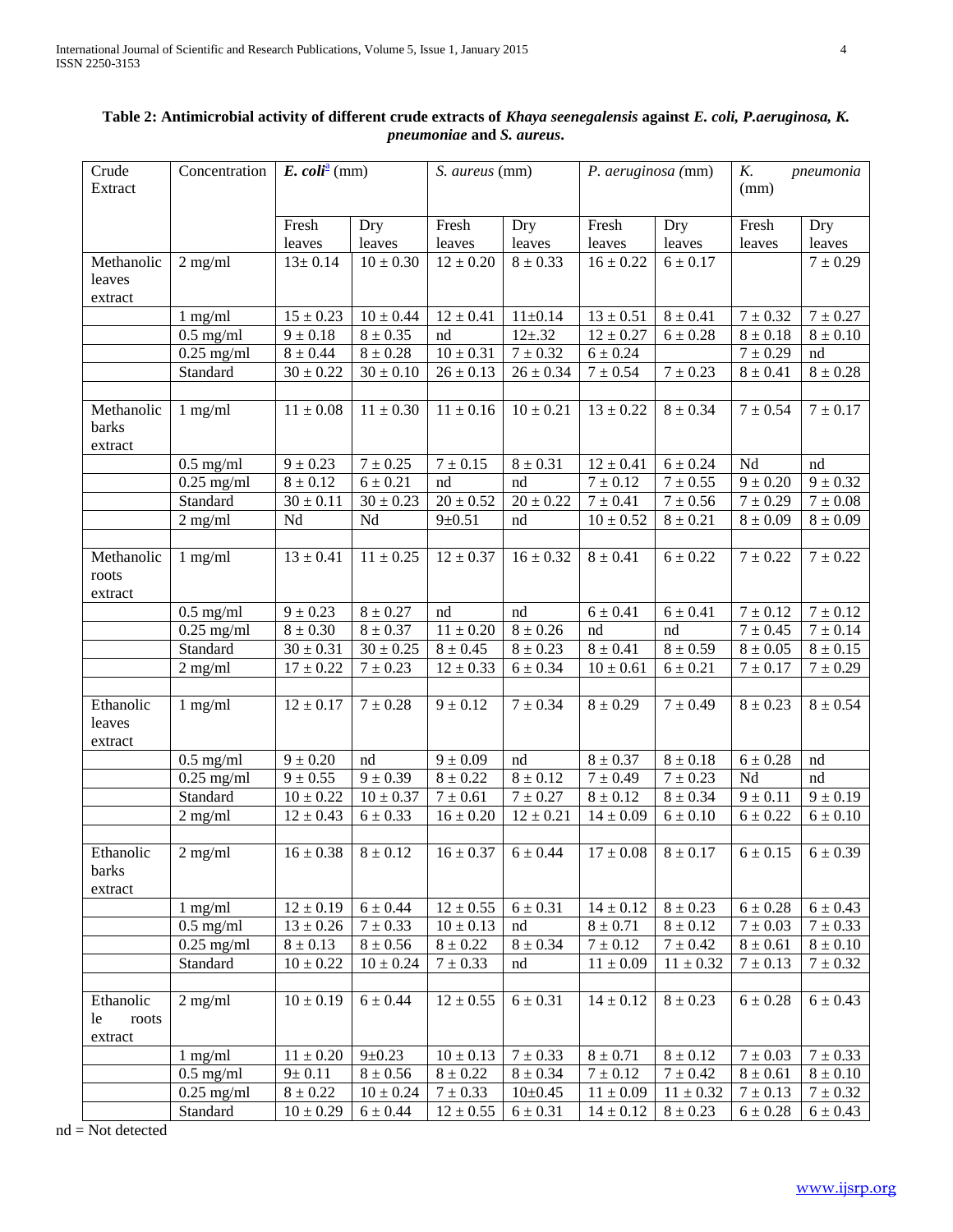#### IV. DISCUSSION

 So many studies have reported the phytochemical constituents in the plant samples are known to be biologically active compounds and they are responsible for different activities such as antioxidant, antihelmentic, antimicrobial, antifungal, and anticancer (5, 7). All secondary metabolite components displayed antimicrobial properties through different biological mechanisms. Most of the secondary metabolite components were isolated and identified in the polar plant crude extracts (6, 8). The phytochemical screening of methanolic and ethanolic crude extracts from fresh and dry powder leaves, barks and roots samples of *Khaya senegalensis* used in this study revealed that the crude extracts contained alkaloids, flavonoids, saponins and tannins in all the extracts (Table 1). It also revealed the presence of steroids and triterpenoids but not in all the extracts (Table 1). The most effective bioactive compounds alkaloids and flavonoids were found in both methanolic and ethanolic crude extracts. Tannins are another active compound found to be present in all extracts. Therefore, the detected different *Khaya senegalensis* bioactive compounds in different crude extracts from dry and fresh leaves, barks and roots of *Khaya senegalensis* may be responsible for the antibacterial activities. Several reports are available on flavonoid groups which exhibited high potential biological activities such as antioxidant, anti-inflammatory, antimicrobial, anti-angionic, anticancer and anti-allergic reactions (4, 5). Saponins and tannins are also bioactive constituent which involved in plant defense system because of their antimicrobial activity. The antimicrobial activity of the fresh and dry plant crude extracts was estimated using standard conventional methods against *S. aureus, E. coli*, *P. aeruginosa* and *K. pneumoniae*. The dry methanolic crude extract of *Khaya senegalensis* and its fractions revealed comparatively small antibacterial potential against gram-positive and gramnegative bacteria at the concentrations of 2 mg/ml, 1 mg/ml, 0.5 mg/ml and 0.25 mg/ml with their respective zones of inhibition of 0–11 mm (Table 2). However, the fresh methanolic crude extract of *Khaya senegalensis* and its fractions revealed a moderate antibacterial potential against the employed bacterial strains and all working concentrations with their respective zones of inhibition of 0–17 mm (Table 2). The methanolic fresh crude extract showed moderate antibacterial potential against *S. aureus, E. coli* and *P. aeruginosa* bacteria, at the concentrations of 2 mg/ml, 1 mg/ml and 0.5 mg/ml (Table 2). However, all crude extracts from dry samples showed small activity against all employed bacterial strains. Ethanolic crude extract from fresh samples showed moderate activity against *S. aureus, E. coli*, *P. aeruginosa* and *K. pneumoniae* at concentrations 2 mg/ml and 1 mg/ml but dry crude extract samples showed small potential at most of the concentrations against all bacterial strains. However, the bacterium *K. pneumoniae* did not show any potential activity at the concentration of 0.5 mg/ml and 0.25 mg/ml. The ethanolic crude extracts from fresh and dry samples has shown any activity against *E. coli* and *S. aureus* at the concentration of 2 mg/ml. *P. aeruginosa* and *K. pneumoniae*. All subfractions showed moderate antibacterial potential against most of the tested bacteria. Generally, the antimicrobial activity of plant crude extracts depends on the dose and the type of bacterial strains

employed (4). Also these antibacterial actions could be related to their chemical components in the crude extracts. The bioactive compounds such as tannins and flavonoids components were present in the crude extracts. However, these bioactive compounds were inducing antimicrobial activities (9). The amount of active components in the crude extract may be diluted or increased their concentrations by fractionation, because they have the ability to inactivate microbial activity, enzymes, cell envelope transport proteins, and so forth (5, 9). Further studies are required for the isolation and identification of individual active compounds and also *in vivo* studies are needed for better understanding of their mechanism of action as antimicrobials.

#### V. CONCLUSION

 This study that focused on antimicrobial study of different crude extracts and showed that *Khaya senegalensis* methanolic crude extract from fresh leaves extract and from dry leave shows highest activity against the employed bacteria. Phytochemical screening showed that the antibacterial activities of the crude extracts of *Khaya senegalensis* depend on the presence of phytochemicals such as alkaloids, steroids, tripertenoids, flavonoids and tannins. This plant crude extracts could serve as potential sources of new antimicrobial agents. Further research is needed towards isolation and identification of active principles present in the extracts which could be used for pharmaceutical use.

#### ACKNOWLEDGEMENT

 The authors thank the Department of Biochemistry, Umaru Musa Yar'adua University, Katsina, Nigeria for showing an interest in the study and providing some useful information.

#### **REFERENCES**

- [1] Abuzeid N, Kalsum S, Koshy RJ, Larsson M, Glader M, Andersson H, et al. Antimycobacterial activity of selected medicinal plants traditionally used in Sudan to treat infectious diseases. Journal of Ethnopharmacology. 2014;157(0):134-9.
- [2] Sandjo LP, Kuete V. 4 Triterpenes and Steroids from the Medicinal Plants of Africa. In: Kuete V, editor. Medicinal Plant Research in Africa. Oxford: Elsevier; 2013. p. 135-202.
- [3] Ibrahim MA, Islam MS. Butanol fraction of Khaya senegalensis root modulates β-cell function and ameliorates diabetes-related biochemical parameters in a type 2 diabetes rat model. Journal of Ethnopharmacology. 2014;154(3):832-8.
- [4] Adebayo JO, Yakubu MT, Egwim EC, Owoyele VB, Enaibe BU. Effect of ethanolic extract of Khaya senegalensis on some biochemical parameters of rat kidney. Journal of Ethnopharmacology. 2003;88(1):69-72.
- [5] Abdelgaleil SAM, Iwagawa T, Doe M, Nakatani M. Antifungal limonoids from the fruits of Khaya senegalensis. Fitoterapia. 2004;75(6):566-72.
- [6] Adesida GA, Adesogan EK, Okorie DA, Taylor DAH, Styles BT. The limonoid chemistry of the genus Khaya (meliaceae). Phytochemistry. 1971;10(8):1845-53.
- [7] Ademola IO, Fagbemi BO, Idowu SO. Evaluation of the anthelmintic activity of Khaya senegalensis extract against gastrointestinal nematodes of sheep: in vitro and in vivo studies. Veterinary Parasitology. 2004;122(2):151-64.
- [8] Wu W-B, Zhang H, Liu H-C, Dong S-H, Wu Y, Ding J, et al. Ivorenoids A–F: limonoids from Khaya ivorensis. Tetrahedron. 2014;70(22):3570-5.